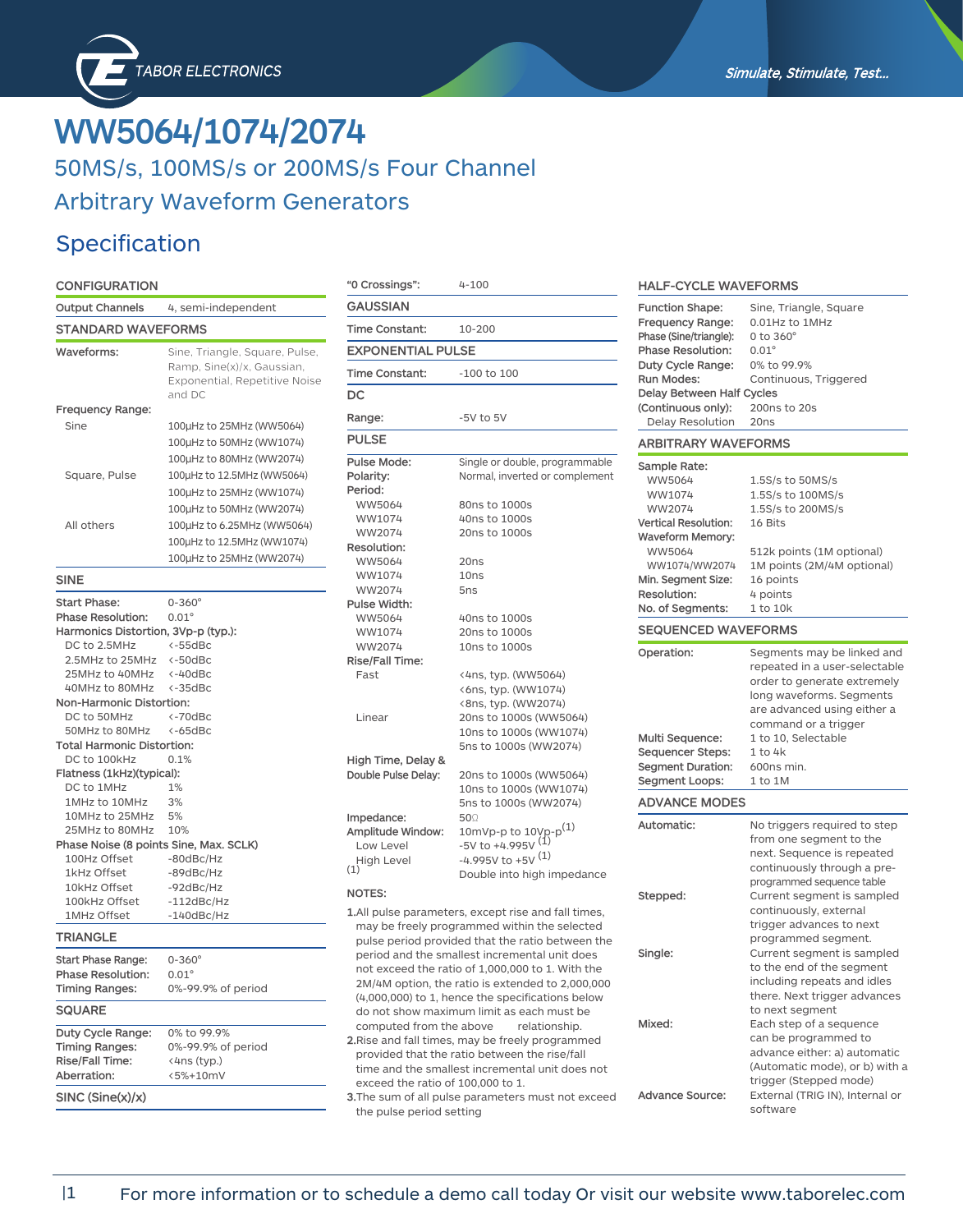# **WW5064/1074/2074** 50MS/s, 100MS/s or 200MS/s Four Channel Arbitrary Waveform Generators

## Specification

### **COMMON CHARACTERISTICS**

| <b>FREQUENCY</b>                |                                                            |
|---------------------------------|------------------------------------------------------------|
| Resolution:                     |                                                            |
| Display<br>Remote               | 11 digits (limited by 1µHz)<br>14 digits (limited by 1µHz) |
| Accuracy/Stability:             | Same as reference                                          |
| <b>ACCURACY REFERENCE CLOCK</b> |                                                            |
| Internal                        | 0.0001% (1 ppm TCXO)                                       |
|                                 | initial tolerance over a 19°C                              |
|                                 | to 29°C temperature range;                                 |
|                                 | 1ppm/°C below 19°C and<br>above 29°C; 1ppm/year            |
|                                 | aging rate                                                 |
| External                        | 10MHz TTL, 50% ±2%, or                                     |
|                                 | 500 ±5% 0dBm (jumper)                                      |
| AMPLITUDE                       |                                                            |
| Range:                          | 10mV to 10Vp-p into 50Ω;                                   |
| Resolution:                     | Double into open circuit<br>4 digits                       |
| Accuracy (1kHz):                |                                                            |
| 16mV to 160mVp-p                | $\pm(1\% + 5mV)$                                           |
| 160mV to 1.6Vp-p                | $\pm(1\% + 10$ mV)                                         |
| 1.6V to 10Vp-p                  | $\pm(1\% + 70$ mV)                                         |
| <b>OFFSET</b>                   |                                                            |
| Range:                          | 0 to ±4.995V, into 500                                     |
| Resolution:                     | 1 <sub>m</sub>                                             |
| Accuracy:                       | ±(1%+1% of Amplitude +5mV)                                 |
| <b>FILTERS</b>                  |                                                            |
| Type:                           |                                                            |
| <b>Bessel</b><br>Elliptic       | 25MHz or 50MHz<br>60MHz or 120MHz                          |
|                                 |                                                            |
| OUTPUTS<br><b>MAIN OUTPUT</b>   |                                                            |
|                                 |                                                            |
| Coupling:<br>Connector:         | DC coupled<br>Front panel BNC                              |
| Impedance:                      | 500 ±1%                                                    |
| Protection:                     | Short Circuit to Case Ground,                              |
|                                 | 10s max                                                    |
| <b>SYNC OUTPUT</b>              |                                                            |
| Connector:                      | Rear panel BNC                                             |
| Level:                          | <b>TTL</b>                                                 |
| Sync Type:<br>Pulse             | Arbitrary and Standard waves                               |
| <b>LCOM</b>                     | Sequence and Burst modes                                   |
| Position:                       |                                                            |
| WW5064                          | 0 to 512k (1M optional)                                    |
| WW1074/2074                     | 0 to 1M (2M or 4M optional)                                |
| Resolution:                     | 4 points                                                   |

| <b>SAMPLE CLOCK OUTPUT</b>      |                                   |  |
|---------------------------------|-----------------------------------|--|
| Connector:<br>Level:            | Rear panel SMB<br>400mVp-p        |  |
| Impedance:                      | $50\Omega$                        |  |
| <b>COUPLE OUTPUT</b>            |                                   |  |
| Connector:                      | Rear panel SMB                    |  |
| Level:                          | LVPECL                            |  |
| Impedance:                      | 500, terminated to +1.3V          |  |
| <b>INPUTS</b>                   |                                   |  |
| TRIGGER INPUT                   |                                   |  |
| Connector:                      | Rear panel BNC                    |  |
| Input Impedance:                | $10k\Omega$                       |  |
| Polarity:                       | Positive or negative, selectable  |  |
| Level:                          | ±5V<br>100mV                      |  |
| Sensitivity:<br>Damage Level:   | ±12V                              |  |
| Min. Pulse Width:               | 10ns                              |  |
| <b>EXTERNAL REFERENCE INPUT</b> |                                   |  |
| Connector:                      | Rear panel SMB                    |  |
| Frequency:                      | 10MHz                             |  |
| Impedance & Level:              |                                   |  |
| Default                         | 10kΩ ±5%, TTL, 50% ±2%            |  |
| Option                          | 500 ±5%, 0dBm Sinewave            |  |
| <b>SAMPLE CLOCK INPUT</b>       |                                   |  |
| Connector:                      | Rear panel SMB                    |  |
| Range:                          |                                   |  |
| WW5064<br>WW1074                | 1.5Hz to 50MHz<br>1.5Hz to 100MHz |  |
| WW2074                          | 1.5Hz to 200MHz                   |  |
| Input Level:                    | 300mVp-p to 1Vp-p                 |  |
| Impedance:                      | 50k                               |  |
| Min. Pulse Width:               | 4 ns                              |  |
| <b>COUPLE INPUT</b>             |                                   |  |
| Connector:                      | Rear panel SMB                    |  |
| Input Level:                    | <b>LVPECL</b>                     |  |
| Impedance:                      | 50 $\Omega$ , terminated to +1.3V |  |
| Min. Pulse Width:               | 4 <sub>ns</sub>                   |  |
| <b>RUN MODES</b>                |                                   |  |
| Continuous:                     | Free-run output of a waveform.    |  |
| Triggered:                      | Upon trigger, outputs one         |  |
|                                 | waveform cycle. Last cycle        |  |
|                                 | always completed.                 |  |
| Gated:                          | External signal transition        |  |
|                                 | enables or disables generator     |  |
|                                 | output. Last cycle always         |  |
|                                 | completed                         |  |
| Burst:                          | Upon trigger, outputs a Dual      |  |
|                                 | or multiple pre-programmed        |  |
|                                 | number of waveform cycles         |  |
|                                 | from 1 through 1M.                |  |

| Mixed:                                                                                                                                                                                                                                                          | First output cycle is initiated<br>by a software trigger.<br>Consequent output requires<br>external triggers through the<br>rear panel TRIG IN                                                                                                                                                                                        |
|-----------------------------------------------------------------------------------------------------------------------------------------------------------------------------------------------------------------------------------------------------------------|---------------------------------------------------------------------------------------------------------------------------------------------------------------------------------------------------------------------------------------------------------------------------------------------------------------------------------------|
| <b>TRIGGER CHARACTERISTICS</b>                                                                                                                                                                                                                                  |                                                                                                                                                                                                                                                                                                                                       |
| System Delay:<br>Trigger Delay:<br><b>Trigger Resolution:</b><br>Trigger Delay Error:                                                                                                                                                                           | 6 SCLK + 150ns<br>[(0; 200ns to 20s)+system delay]<br>20 <sub>ns</sub><br>6 SCLK + 150ns                                                                                                                                                                                                                                              |
| <b>EXTERNAL</b>                                                                                                                                                                                                                                                 |                                                                                                                                                                                                                                                                                                                                       |
| Source:<br><b>Trigger Level:</b><br>Resolution:<br>Input Frequency:<br>Min. Pulse Width:<br>Slope:<br>Trigger Jitter:                                                                                                                                           | Rear panel BNC<br>±5V<br>1 <sub>m</sub><br>DC to 2.5MHz<br>10ns<br>Positive/Negative, selectable<br>±1 sample clock period                                                                                                                                                                                                            |
| <b>INTERNAL / TIMER</b>                                                                                                                                                                                                                                         |                                                                                                                                                                                                                                                                                                                                       |
| Range:<br>Resolution:<br>Error:                                                                                                                                                                                                                                 | 200ns to 20s<br>20ns<br>3 sample clock cycles+20ns                                                                                                                                                                                                                                                                                    |
| <b>MANUAL</b>                                                                                                                                                                                                                                                   |                                                                                                                                                                                                                                                                                                                                       |
| Source:                                                                                                                                                                                                                                                         | Soft trigger command from<br>the front panel or remote                                                                                                                                                                                                                                                                                |
| <b>FREQUENCY COUNTER / TIMER</b>                                                                                                                                                                                                                                |                                                                                                                                                                                                                                                                                                                                       |
| Measurements:<br>Source:<br>Range:<br>Sensitivity:<br>Accuracy:<br>Slope:<br>Gate Time:<br>Input Range:<br><b>Trigger Modes:</b><br>Period Averaged:<br>Range<br>Resolution<br>Period and Pulse Width:<br>Range<br>Resolution<br>Totalize:<br>Range<br>Overflow | Frequency, Period, Averaged<br>Period, Pulse Width & Totalize<br>Trigger Input<br>10Hz to 100MHz (typ.120MHz)<br>500mVpp<br>1ppm<br>Positive/Negative transitions<br>100µSec to 1 Sec<br>±5V<br>Continuous, Hold and Gated<br>10ns to 50ms<br>7 digits / Sec<br>500ns to 50ms<br>100 <sub>ns</sub><br>$10^{12} - 1$<br>Led indication |
|                                                                                                                                                                                                                                                                 |                                                                                                                                                                                                                                                                                                                                       |